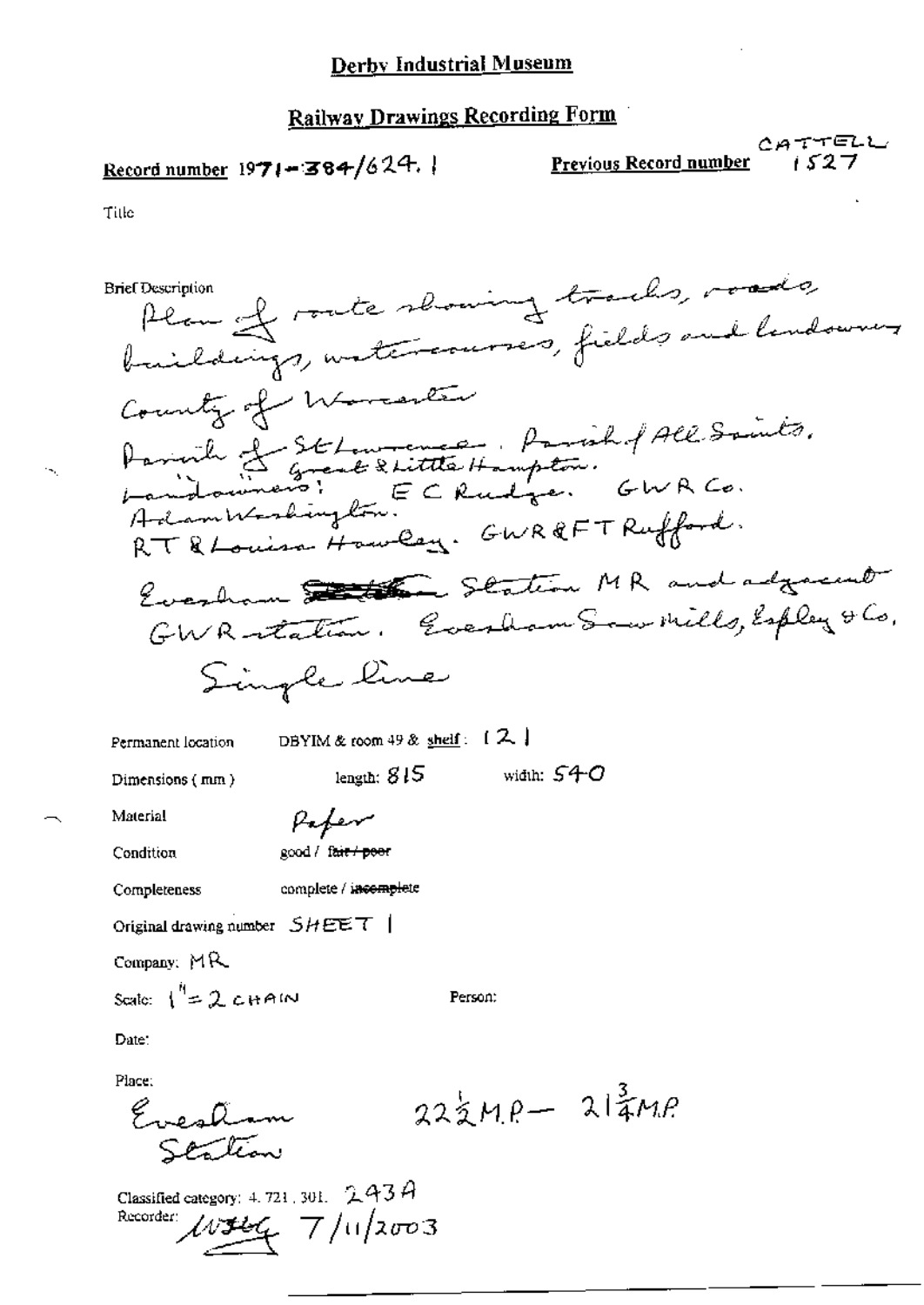### **Railway Drawings Recording Form**

# Record number  $1971 - 384/584.16$

Previous Record number  $CATTELL$ 

Title

**Brief Description** 

County of Worcester, Parishof St Lowrence. Parcil of All Saints. Landoumers: Adam Washington, EC Rudge. GWR Co. RT & Louisa Howley. GWR& FT Rufford. Everham Station MR & adgarent GWRplatforms, Sidings and adjacent roads, buildings etc.

| Permanent location      | DBYIM & room 49 & shelf : $120$   |         |               |                                     |
|-------------------------|-----------------------------------|---------|---------------|-------------------------------------|
| Dimensions (mm)         | length: $820$                     |         | 535<br>width: |                                     |
| Material                |                                   |         |               |                                     |
| Condition               | good / fair / poor                |         |               |                                     |
| Completeness            | complete / incomplete             |         |               |                                     |
|                         | Original drawing number $SHEETIS$ |         |               |                                     |
| Company: MR             |                                   |         |               |                                     |
| Scale: $1'' = 2c$ HAINS |                                   | Person: |               |                                     |
| Date:                   |                                   |         |               |                                     |
| Place:                  |                                   |         |               |                                     |
|                         |                                   |         |               | $22\frac{1}{2}MP - 21\frac{2}{3}MP$ |
|                         |                                   |         |               |                                     |

Classified category: 4.721.301. 243A, 00 Recorder:  $145/8/2003$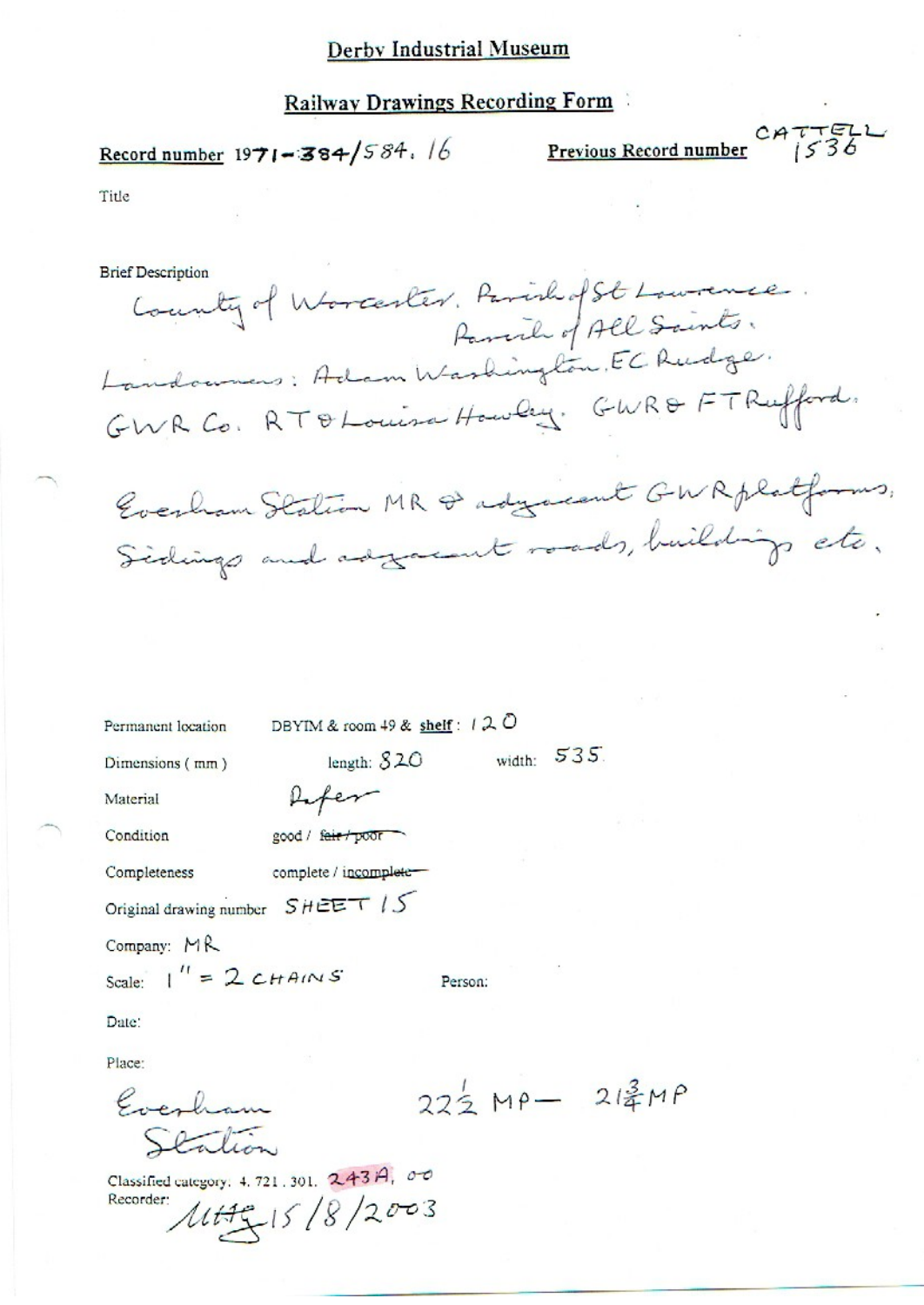## **Railway Drawings Recording Form**

# Record number 1971-384/584.15

CATTELL<br>Previous Record number 1536

Tide

**Brief Description** 

County of Worcester. Parish of Great & Little Hampton. BWorkman, Adam Washington. Laindoumers.

adjournt to River Avon for timile.

| Permanent location                | DBYIM & room 49 & shelf: $120$          |                 |  |
|-----------------------------------|-----------------------------------------|-----------------|--|
| Dimensions (mm)                   | length: $320$                           | width: $535$    |  |
| Material                          | Refer                                   |                 |  |
| Condition                         | good / fair-r poor                      |                 |  |
| Completeness                      | complete / incomplete-                  |                 |  |
|                                   | Original drawing number $SHEETI$   $4-$ |                 |  |
| Company: MR                       |                                         |                 |  |
| Scale: $1'' = 2 \text{C}{H}$ AINS |                                         | Person:         |  |
| Date :                            |                                         |                 |  |
| Place:                            |                                         |                 |  |
|                                   |                                         | $234MP - 225MP$ |  |
|                                   |                                         |                 |  |

| Classified category: $4.721,301$ , $2.43A$ |  |
|--------------------------------------------|--|
| Recorder:<br>1445.15/8/2003                |  |
|                                            |  |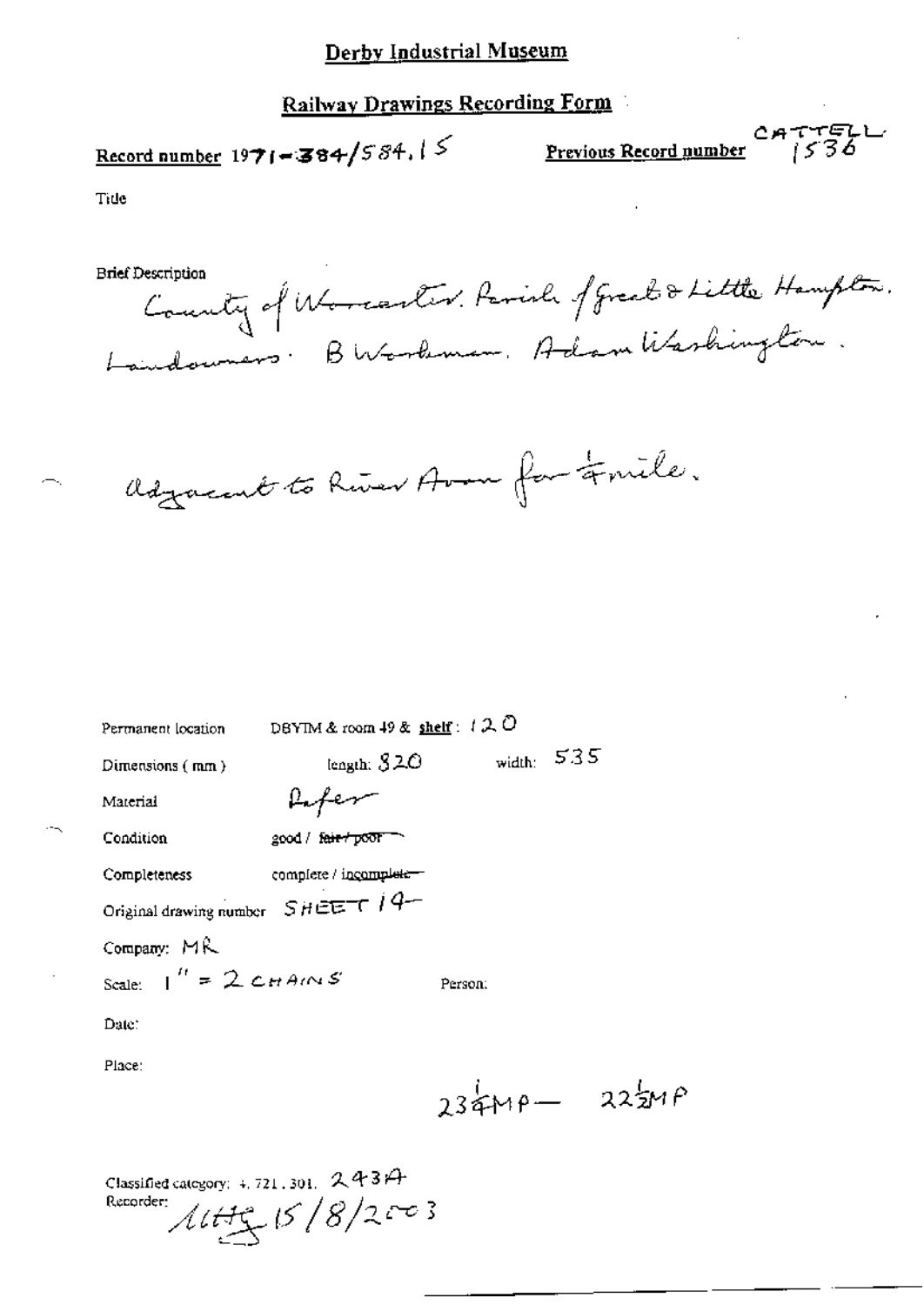Record number 1971-384/584, 14

 $P$  CATTELL Previous Record number  $69536$ 

Title

**Brief Description** 

County of Worcester, Parish of great & Little Hampton Landowners: Messos Lunn. John Staite. RTHawley. BWarkman: GWAtterad. France of Rudges Charity, JP Suffield. H & B Workman. Station aver, riding. River Avour.

| Permanent location                                     | DBYIM & room $49$ & shelf: $120$ |         |                  |
|--------------------------------------------------------|----------------------------------|---------|------------------|
| Dimensions $(mn)$                                      | length: $$20$                    |         | width: $535$     |
| Material                                               | Hoter-                           |         |                  |
| Condition                                              | good / f <del>air / poof</del>   |         |                  |
| Completeness                                           | complete / incomplete-           |         |                  |
| Original drawing number $SHEET + 3$                    |                                  |         |                  |
| Company: MR                                            |                                  |         |                  |
| Scale: $\int_{0}^{R}$ = 2 c H AIN S                    |                                  | Person: |                  |
| Date:                                                  |                                  |         |                  |
| Place:                                                 |                                  |         |                  |
| Bengeworth                                             |                                  |         | $24\mu - 234\mu$ |
| Classified category: 4, 721, 301, $2.43A$<br>Recorder: | $11.145$ 15/8/2003               |         |                  |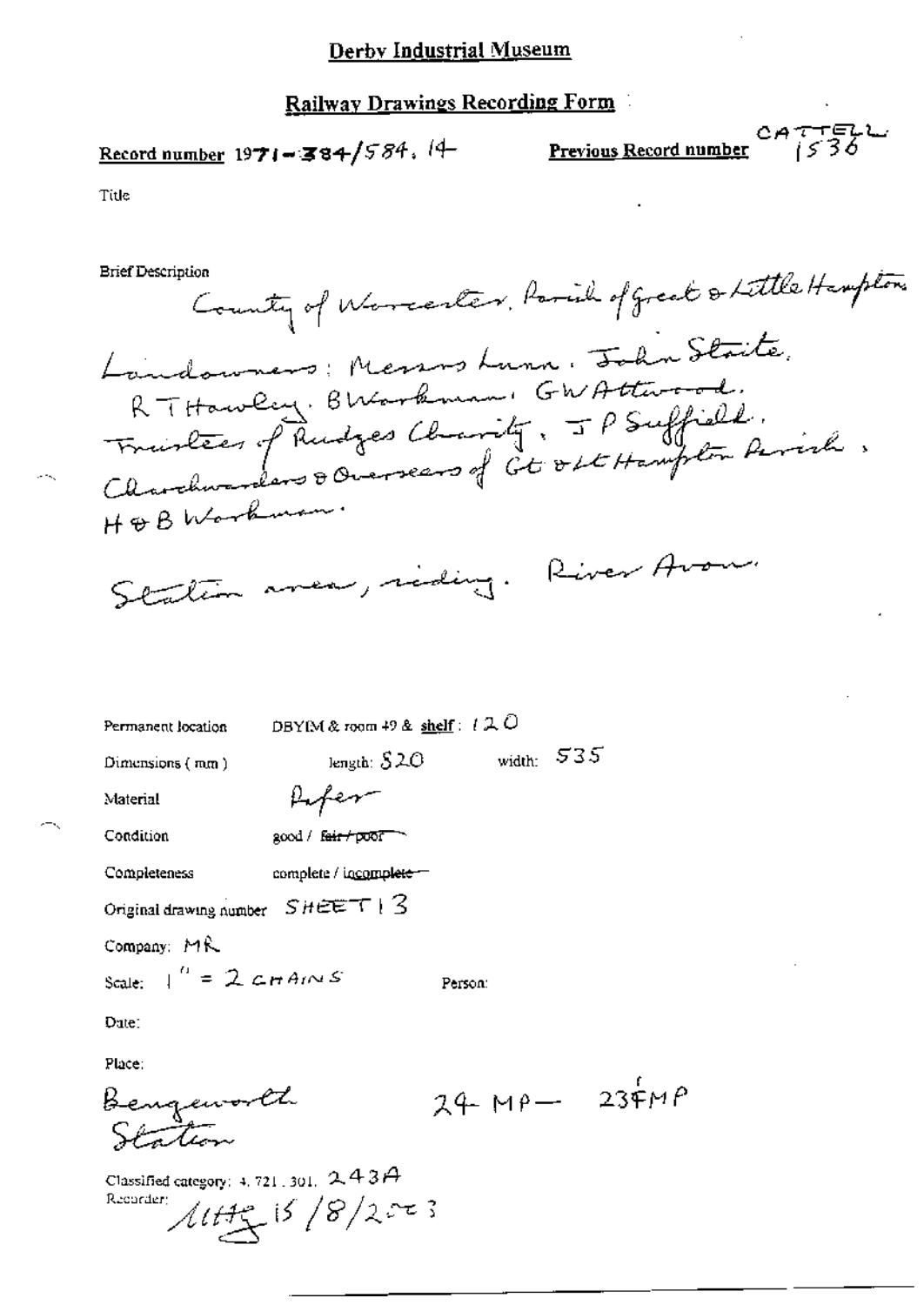## **Railway Drawings Recording Form**

Bengeworth

# Record number 1997-5/286

<u>Previous Record number</u>  $AAP/3 \ge \sqrt{320}$ 

Title

**Brief Description** 



DBYIM & room 49 & shelf:  $67$ Permanent location length:  $\triangleright$  4-0 width:  $300$ Dimensions (mm) Paper - fol-Material good / fair / poor Condition complete / incomplete" Completeness  $3 < 7$ Original drawing number Company:  $M$   $R$ Person: W.F. Owens Scale:  $1'' = 40$  Ferger Date: Nev 2, 1916 Place: Bengawo <del>la</del>

Classified category: 4, 721, 301, 3 4 7, 4 3 Recorder: ULLY 9-1-98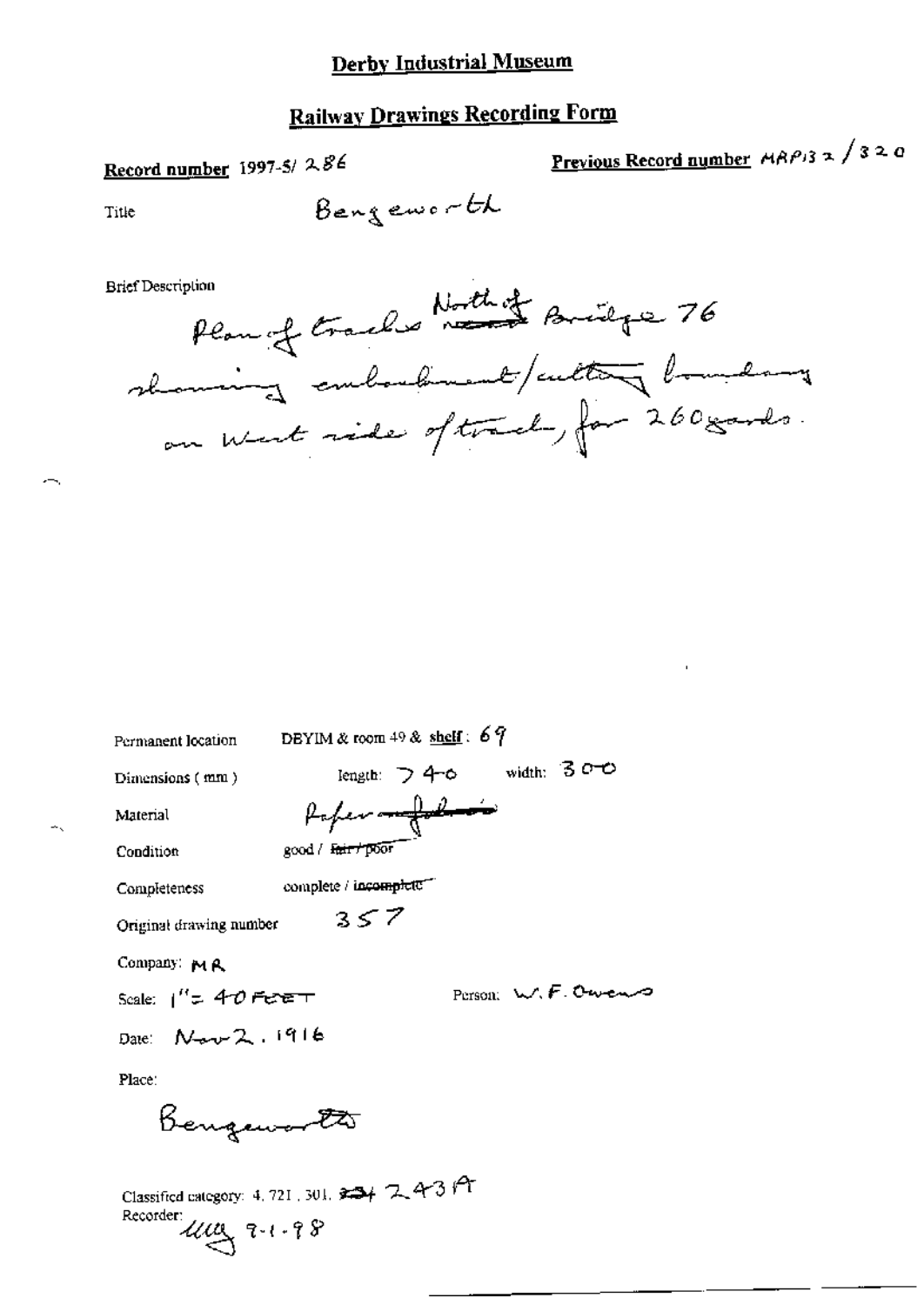# **Railway Drawings Recording Form**

# Record number 1971-384/584.13

 $P$ revious Record number  $1536$ 

Title

**Brief Description** 

County of Worcester, Parish of Great & Little Haupton.<br>County of Gloucester, Parish of Hinton on the Gream. Landowners: George Burdon & William Creswell.

| Permanent location                              | DBYIM & room $49$ & shelf : $120$ |              |            |
|-------------------------------------------------|-----------------------------------|--------------|------------|
| Dimensions (mm)                                 | length: $52C$                     | width: $535$ |            |
| Material                                        | Lifer                             |              |            |
| Condition                                       | good / Bair / poor                |              |            |
| Completeness                                    | complete / incomplete-            |              |            |
| Original drawing number $S H \triangle E T$   2 |                                   |              |            |
| Company: MR                                     |                                   |              |            |
| Scale: $\int_0^{t_1} = 2 \text{ cm} A/\sqrt{s}$ |                                   | Person:      |            |
| Date:                                           |                                   |              |            |
| Place:                                          |                                   |              |            |
|                                                 |                                   |              | $243 + 12$ |
|                                                 |                                   |              |            |

Classified category: 4, 721, 301,  $2.43A$  $1449/16/2003$ Recorder: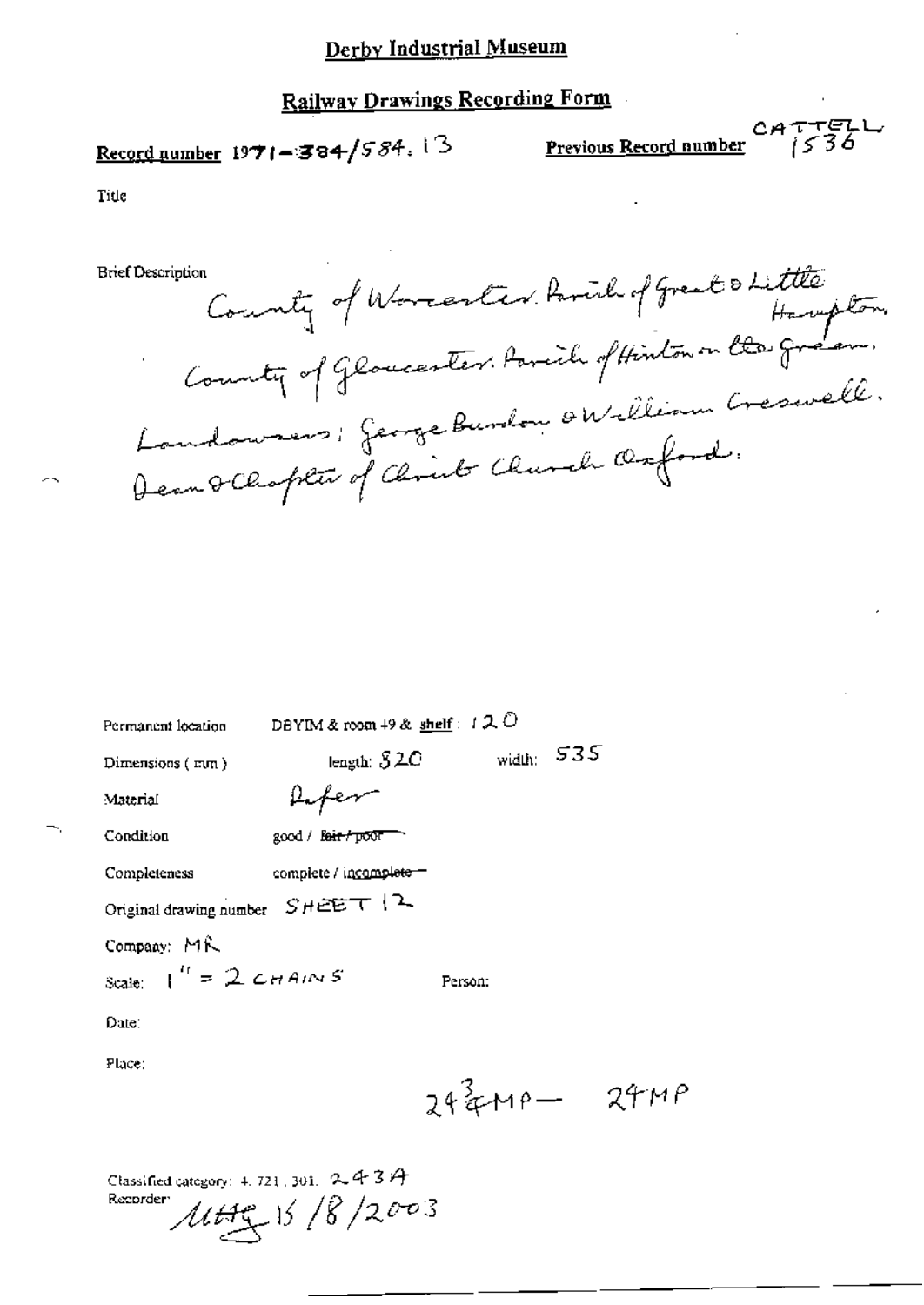Record number 1971-384/584. 2

 $\frac{1}{2}$  CATTELL<br>Previous Record number 1536

Title

county of Gloucester. Parcil of Hinton on the green, **Brief Description** Landouver: George Burdon & William Creswell.

Station areas

| Permanent location                            | DBYIM & room $+9$ & shelf: $+2$ O |         |              |                                       |
|-----------------------------------------------|-----------------------------------|---------|--------------|---------------------------------------|
| Dimensions (mm)                               | length: $320$                     |         | width: $535$ |                                       |
| Material                                      | the fer                           |         |              |                                       |
| Condition                                     | good / fair / poor                |         |              |                                       |
| Completeness                                  | complete / incomplete-            |         |              |                                       |
| Original drawing number $S$ $H \cong E$ T $H$ |                                   |         |              |                                       |
| Company: $M\lambda$                           |                                   |         |              |                                       |
| Scale: $1'' = 2$ CHAINS                       |                                   | Person: |              |                                       |
| Date:                                         |                                   |         |              |                                       |
| Place:                                        |                                   |         |              |                                       |
|                                               |                                   |         |              | $25\frac{1}{2}$ MP- $29\frac{3}{4}MP$ |
|                                               |                                   |         |              |                                       |
|                                               |                                   |         |              |                                       |

Classified category:  $4, 721, 301, 2, 4, 3A$  $1445/8/2003$ Recorder<sup>-</sup>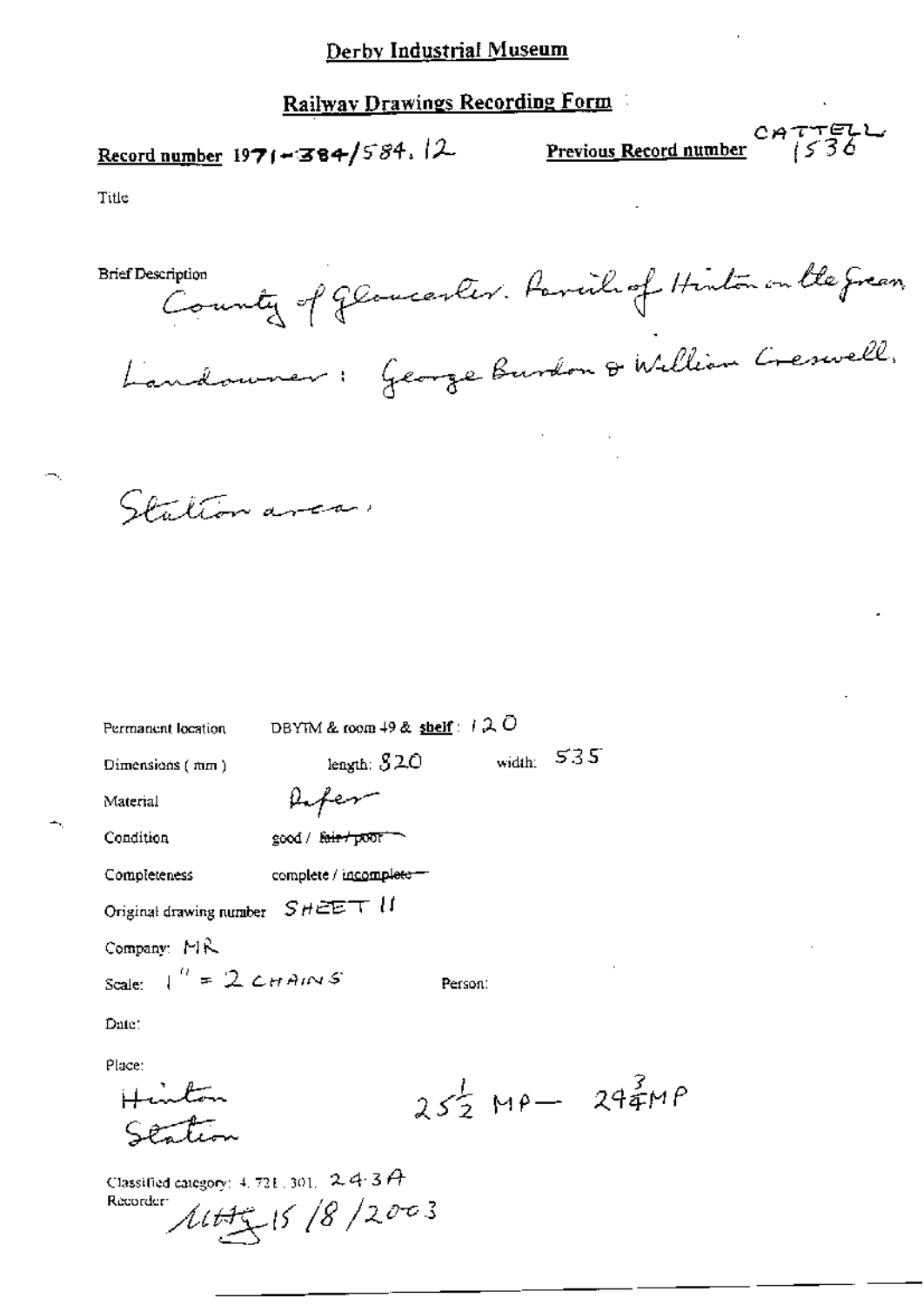$Record number 1971 = 384/584.$ </u>

 $CATTELL$ **Previous Record number** 

Title

County of Worcester. Parish of Sedgeberson.<br>County of Gloucester. Parish of Hinton on the Gran. **Brief Description** Landowners: Rev. Francis Henry Barber. J Coldicott, G Buston OW Generally

| Permanent location                | DBYIM & room 49 & shelf: $120$ |         |                    |
|-----------------------------------|--------------------------------|---------|--------------------|
| Dimensions (mm)                   | length: $520$                  |         | width: $535$       |
| Material                          | <b>Lifer</b>                   |         |                    |
| Condition                         | good / East poor               |         |                    |
| Completeness                      | complete / incomplete =        |         |                    |
| Original drawing number $SHEETID$ |                                |         |                    |
| Company: $MR$                     |                                |         |                    |
| Scale: $I^H = 2cHAMS$             |                                | Person: |                    |
| Dute:                             |                                |         |                    |
| Place:                            |                                |         |                    |
|                                   |                                |         | $264$ MP- $252$ MP |

Classified category: 4, 721, 301,  $\triangleright$  4, 3 $\theta^{\downarrow}$ Recorder:  $1445/8/2003$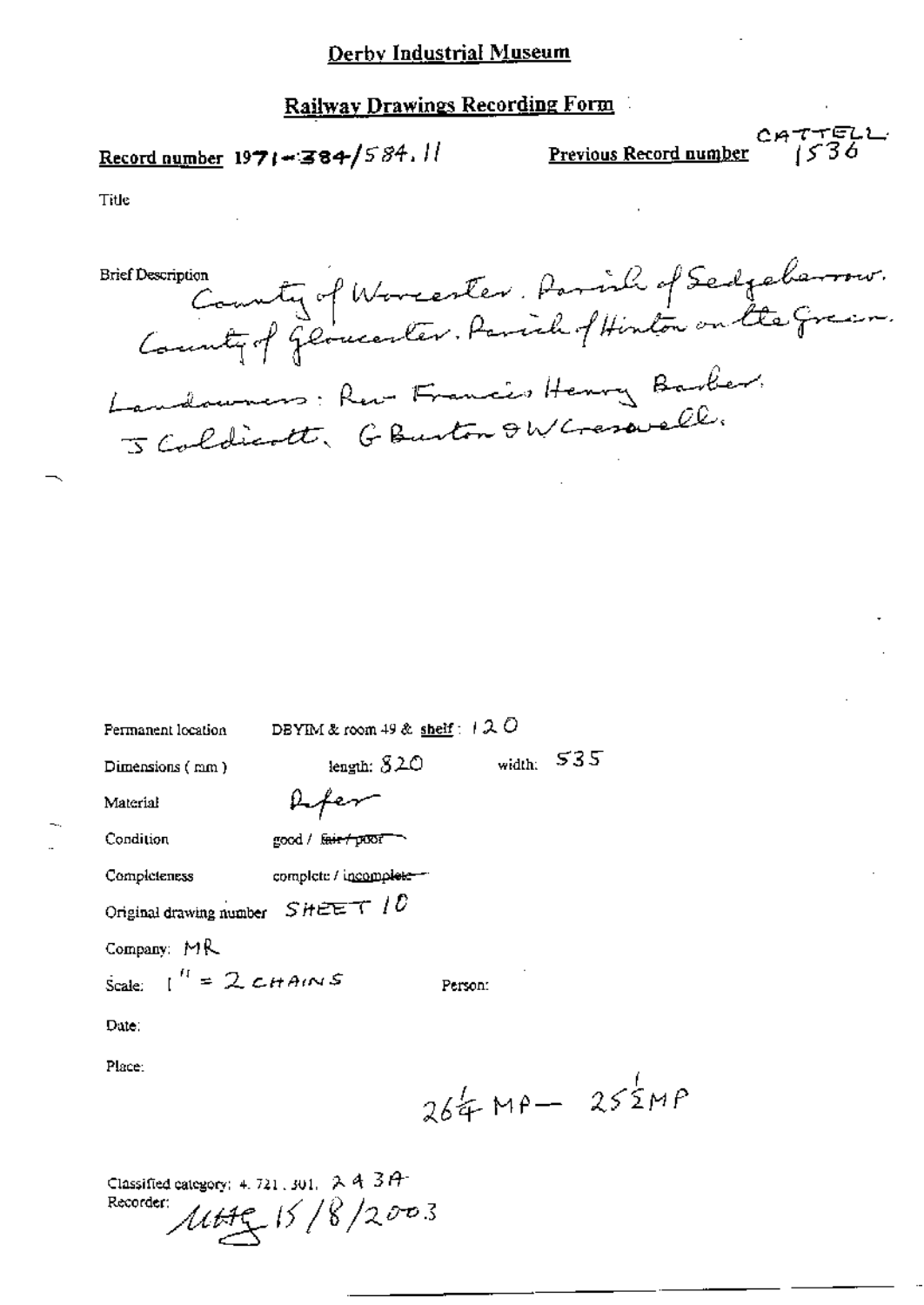## **Railway Drawings Recording Form**

# Record number  $1971 - 384 / 584$ , (O

**Previous Record number**  $2777722$ 

Title

County of Gloucester. Parish of Ashton Under Hill. **Brief Description** County of Worcester. Parish of Sedgeberrow. Landowners: William Baldwyn, Folin Baldwyn. Herbert New Trustees of Deagles Chirily. FMAskwin. O Drinkwater.

| Permanent location                                        | DBYIM & room $+9$ & shelf: $+2$ O |         |              |                  |
|-----------------------------------------------------------|-----------------------------------|---------|--------------|------------------|
| Dimensions (mm)                                           | length: $S2C$                     |         | width: $535$ |                  |
| Material                                                  |                                   |         |              |                  |
| Condition                                                 | good / fair / poor                |         |              |                  |
| Completeness                                              | complete / incomplete-            |         |              |                  |
| Original drawing number SHEET 9                           |                                   |         |              |                  |
| Company: MR                                               |                                   |         |              |                  |
| Scale: $I'' = 2 \text{ cm}$ $A/N$ $S$                     |                                   | Регѕол: |              |                  |
| Dute:                                                     |                                   |         |              |                  |
| Place:                                                    |                                   |         |              |                  |
|                                                           |                                   |         |              | $27 MP - 264 MP$ |
| Classified category: $4, 721, 301, 2, 43.47$<br>Recorder: | $\mu$ tty $15/8/2003$             |         |              |                  |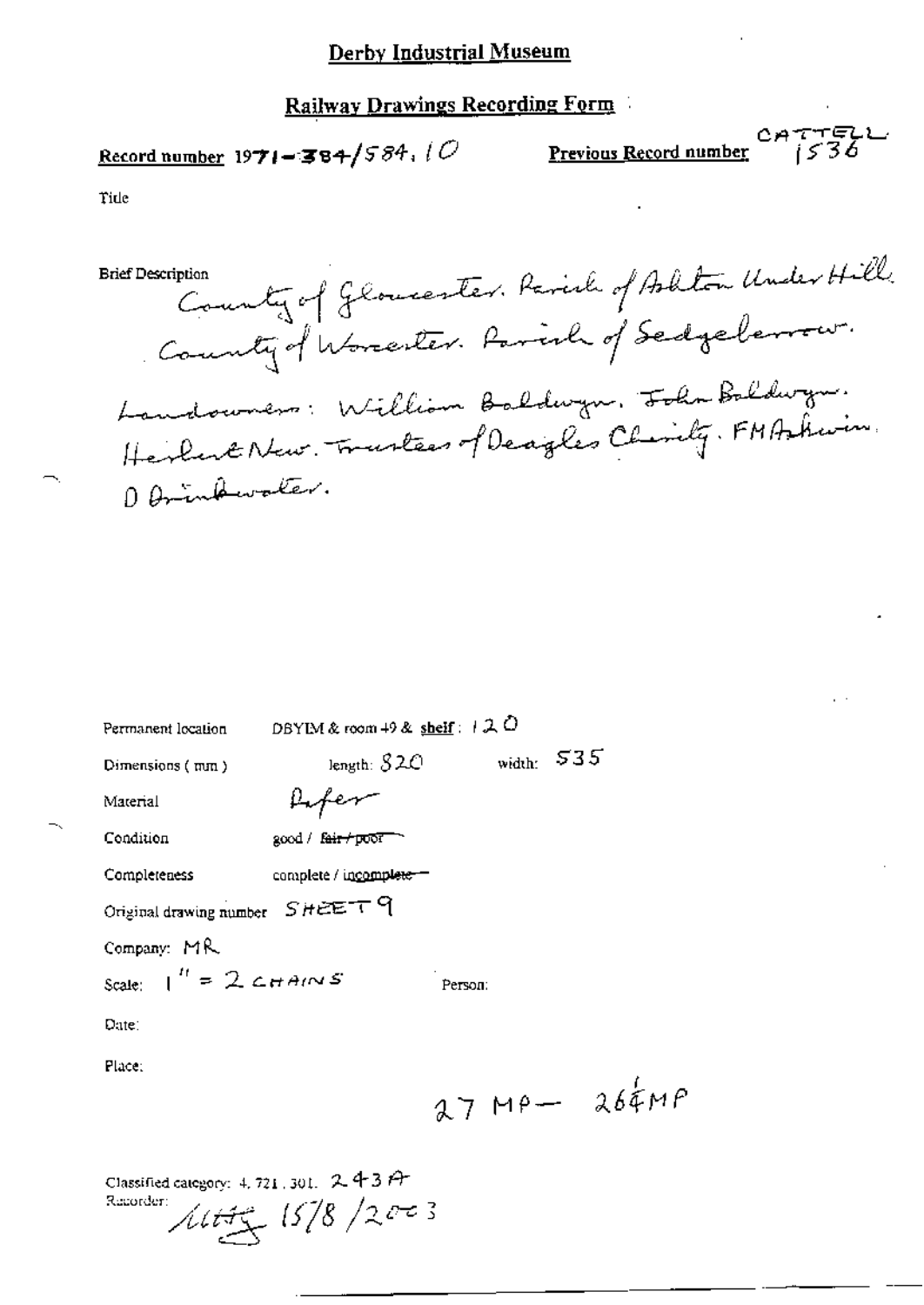Record number  $1971 - 384/584.9$ 

CATTELL<br>Previous Record number 1536

Title

County of Gloucenter. Amil of Arbton Under Hills<br>Landoumer: William Colevin, J Baldings. T Boldwyn.<br>BE Baldwyn. J Smith. **Brief Description** Station and indings. Carrent Brook.

| Permanent location                                       | DBYIM & room 49 & shelf: $120$ |                |              |  |
|----------------------------------------------------------|--------------------------------|----------------|--------------|--|
| Dimensions (mm)                                          | length: $$2O$                  |                | width: $535$ |  |
| Material                                                 | Lifer                          |                |              |  |
| Condition                                                | good / fair-/poor              |                |              |  |
| Completeness                                             | complete / incomplete=         |                |              |  |
| Original drawing number $S$ HEET $\frac{1}{2}$           |                                |                |              |  |
| Company: MR                                              |                                |                |              |  |
| Scale: $\int'' = 2 \text{C} H A/N S$                     |                                | Person:        |              |  |
| Date:                                                    |                                |                |              |  |
| Place:                                                   |                                |                |              |  |
| Ashton Under Hill                                        |                                | $274MP - 27MP$ |              |  |
| Classified category: $4.721.301.$ 2.43 $\leftrightarrow$ |                                |                |              |  |

Recorder:  $11/8/2003$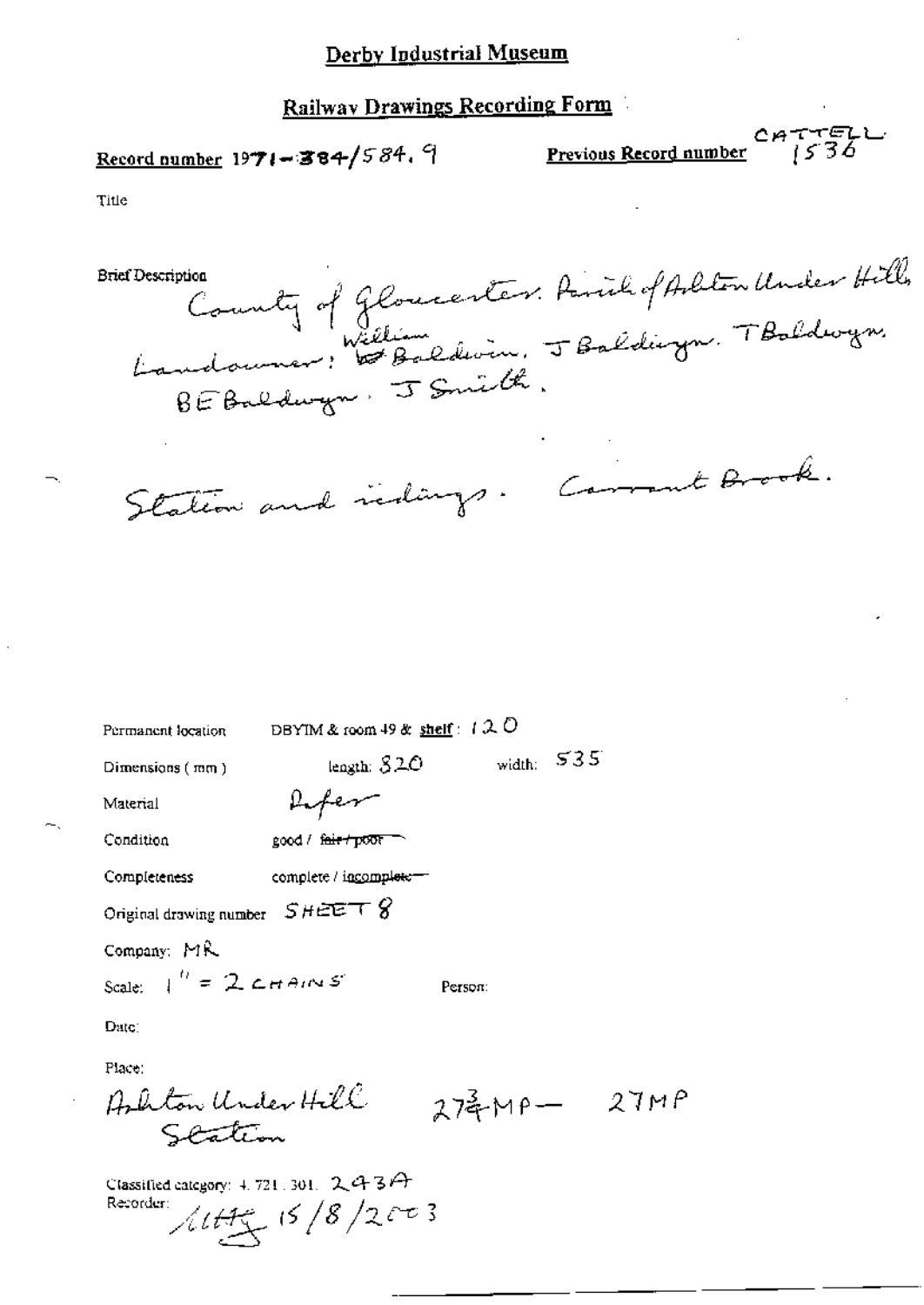## Railway Drawings Recording Form

# Record number 1971-384/584,  $\%$

CATTELL<br><u>Previous Record number</u> 1536

Zмр

Tide

County of Gloucester. Family of Beachford.<br>Family of American forlow Under Hill. **Brief Description** Landouners: GFFranklin, Rev<sup>504</sup> Finoboill. Jitind. John Baldwin.

| Permanent location                                 | DBYIM & room $49$ & shelf: $120$ |              |              |  |
|----------------------------------------------------|----------------------------------|--------------|--------------|--|
| Dimensions (mm)                                    | length: $S2C$                    |              | width: $535$ |  |
| Material                                           | $\mu$ <i>fer</i>                 |              |              |  |
| Condition                                          | good / fair+poor                 |              |              |  |
| Completeness                                       | complete / incomplete =          |              |              |  |
| Original drawing number SHEET 7                    |                                  |              |              |  |
| Company: MR                                        |                                  |              |              |  |
| Scale: $\int_0^{t} f(z) dz = 2 \zeta + A/\sqrt{S}$ |                                  | Person:      |              |  |
| Date:                                              |                                  |              |              |  |
| Place:                                             |                                  |              |              |  |
|                                                    |                                  | $283MP - 27$ |              |  |
|                                                    |                                  |              |              |  |

| Classified category: $4,721$ , $301$ , $2,4$ $3$ $\varTheta$ . |
|----------------------------------------------------------------|
| Recorder: I                                                    |
| 1445/5/8/2003                                                  |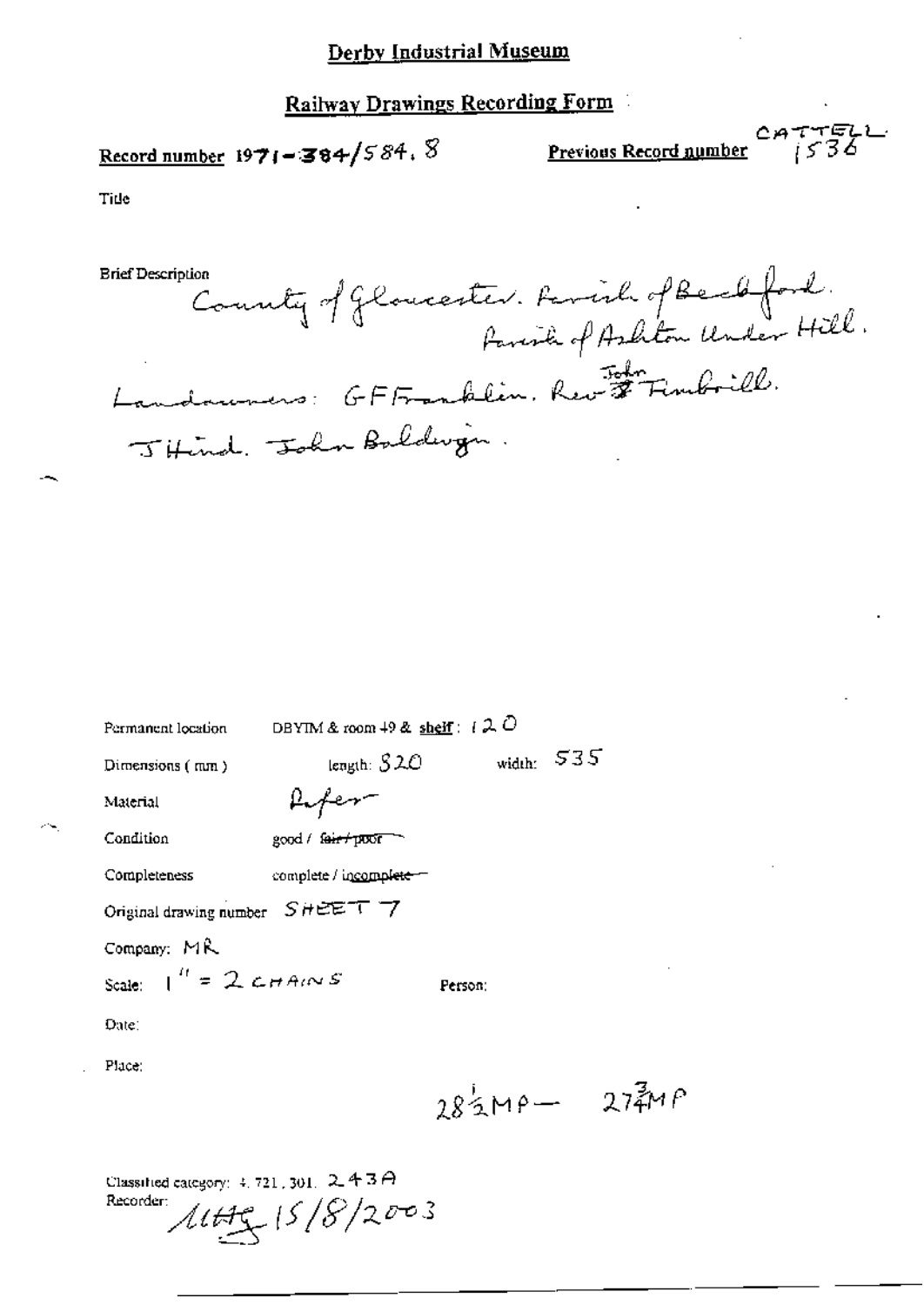Record number 1971-384/584. 7

CATTELL<br><u>Previous Record number</u> 1536

Title

**Brief Description** County of Gloucester. Parish of Backford. Loindowners: Rhrance. Tohn Woodward GF Franklin. Beckford Station area & rédings.

| Permanent location                                           | DBYIM & room 49 & shelf: $120$ |         |                 |
|--------------------------------------------------------------|--------------------------------|---------|-----------------|
| Dimensions $(mn)$                                            | length: $$20$                  |         | width: $535$    |
| Material                                                     |                                |         |                 |
| Condition                                                    | good / f <del>air/p</del> oor  |         |                 |
| Completeness                                                 | complete / incomplete-         |         |                 |
| Original drawing number $S$ $H \to \pm \pm \mp \mp \sqrt{2}$ |                                |         |                 |
| Company: MR                                                  |                                |         |                 |
| Scale: $T'' = 2 \text{ cm}$ AINS                             |                                | Person: |                 |
| Dute:                                                        |                                |         |                 |
| Place:                                                       |                                |         |                 |
|                                                              |                                |         | $294MP - 282MP$ |
|                                                              |                                |         |                 |

Classified category: 4, 721, 301,  $243A$ Recorder;  $1071/8/253$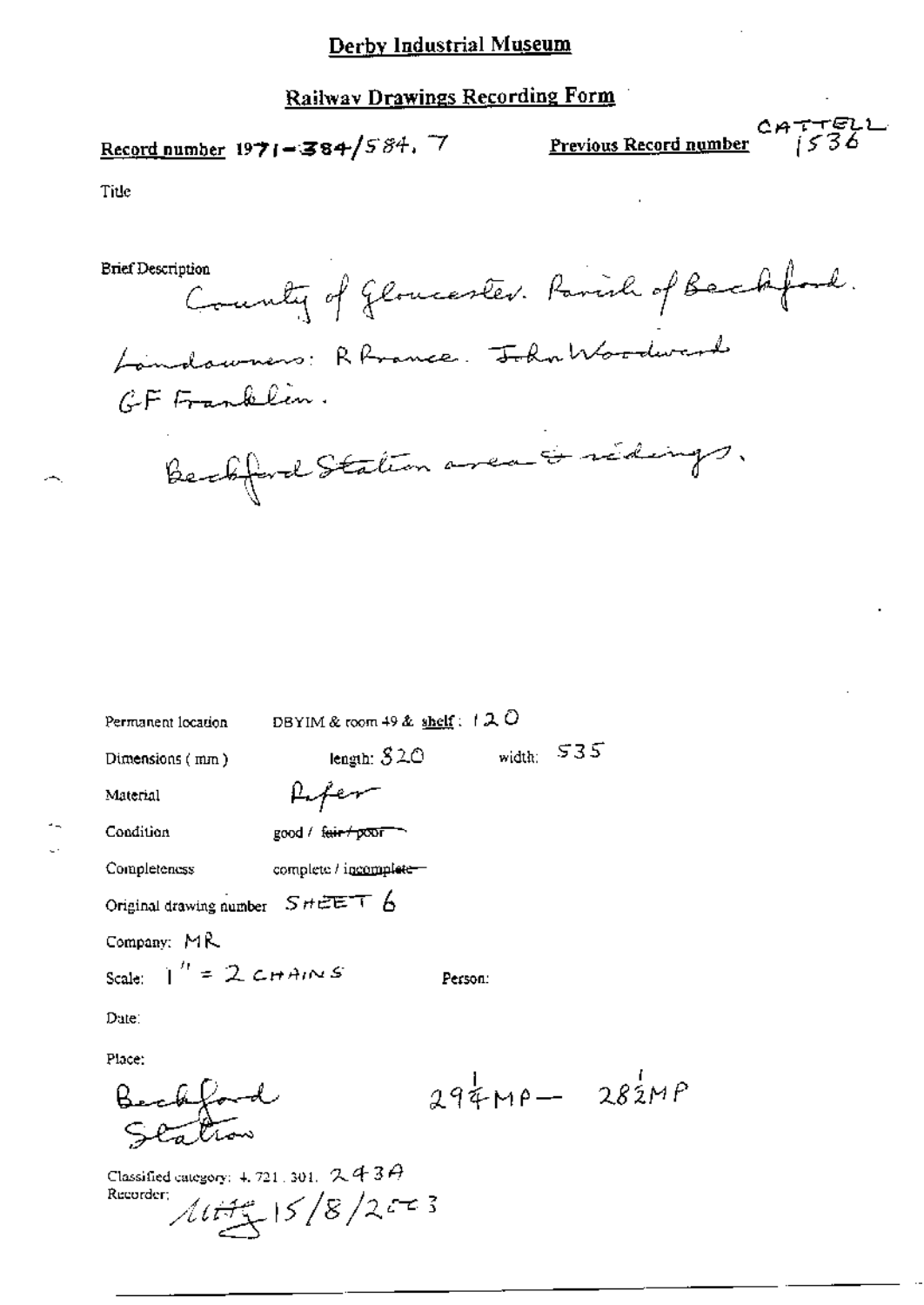### Railway Drawings Recording Form

# Record number 1997-5/603

Previous Record number MRP132/678

Tide

$$
\beta \; e \; c \; H \; \stackrel{\textstyle \sf P}{\textstyle \sf -} \; c \; \stackrel{\textstyle \sf -}{} \; c \; \stackrel{\textstyle \sf -}{} \; c
$$

**Brief Description** 

Permanent location

Plan of trachs, buildings, roads, hidges in rlation area.

length:  $qg5$  width:  $565$ Dimensions (mm) Paper ou fabric Material good / fair / poor Condition complete / incomplete-Completeness Original drawing number  $w52$ , 631 Company:  $M\beta$ Person:  $C$   $\mathcal{ID}$ Scale:  $1'' = 40$  FEET Date: Gune 1890 Place. Bechford

DBYIM & room  $49$  & shelf:  $8$  7

Classified category. 4, 721, 301.  $\overline{\text{mod}}$  2437 Recorder: 11444 11/9/1998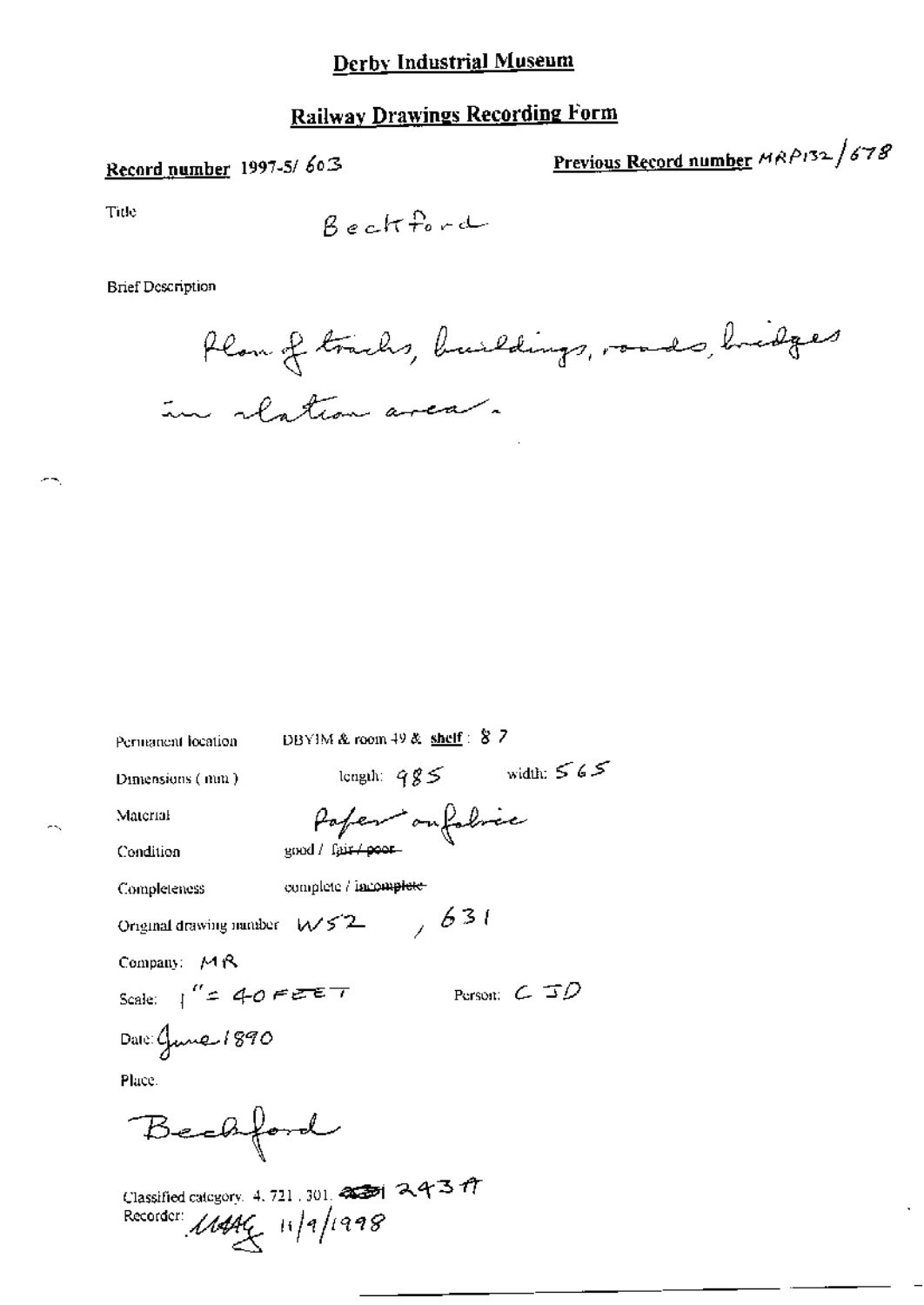# Railway Drawings Recording Form

CATTELL<br>Record number 1971-384/584. 6 Previous Record number 1971-384/584. 6

 $\sim$   $-$ 

Title

**Brief Description** 

| Brief Description                                    |
|------------------------------------------------------|
| County of Gloucester. Parish of Beckford.            |
| Landouners: Thomas Bluck. Thomas New.                |
|                                                      |
| Joseph Freeman RAmmer.<br>Frustees of Beckford Poor. |

| Permanent location                             | DBYIM & room $49$ & shelf: $120$ |         |              |                     |
|------------------------------------------------|----------------------------------|---------|--------------|---------------------|
| Dimensions $(mn)$                              | length: $520$                    |         | width: $535$ |                     |
| Material                                       | lifer                            |         |              |                     |
| Condition                                      | good / fair rpoor                |         |              |                     |
| Completeness                                   | complete / incomplete-           |         |              |                     |
| Original drawing number $SHEETS$ .             |                                  |         |              |                     |
| Company: MR                                    |                                  |         |              |                     |
| Scale: $1'' = 2c_{H}A/NS$                      |                                  | Person: |              |                     |
| Date:                                          |                                  |         |              |                     |
| Place:                                         |                                  |         |              |                     |
|                                                |                                  |         |              | $30 \, Mpc - 294MP$ |
|                                                |                                  |         |              |                     |
| Classified category: $4, 721, 301, 2, 4, 3, 4$ |                                  |         |              |                     |

Recorder  $1115/2003$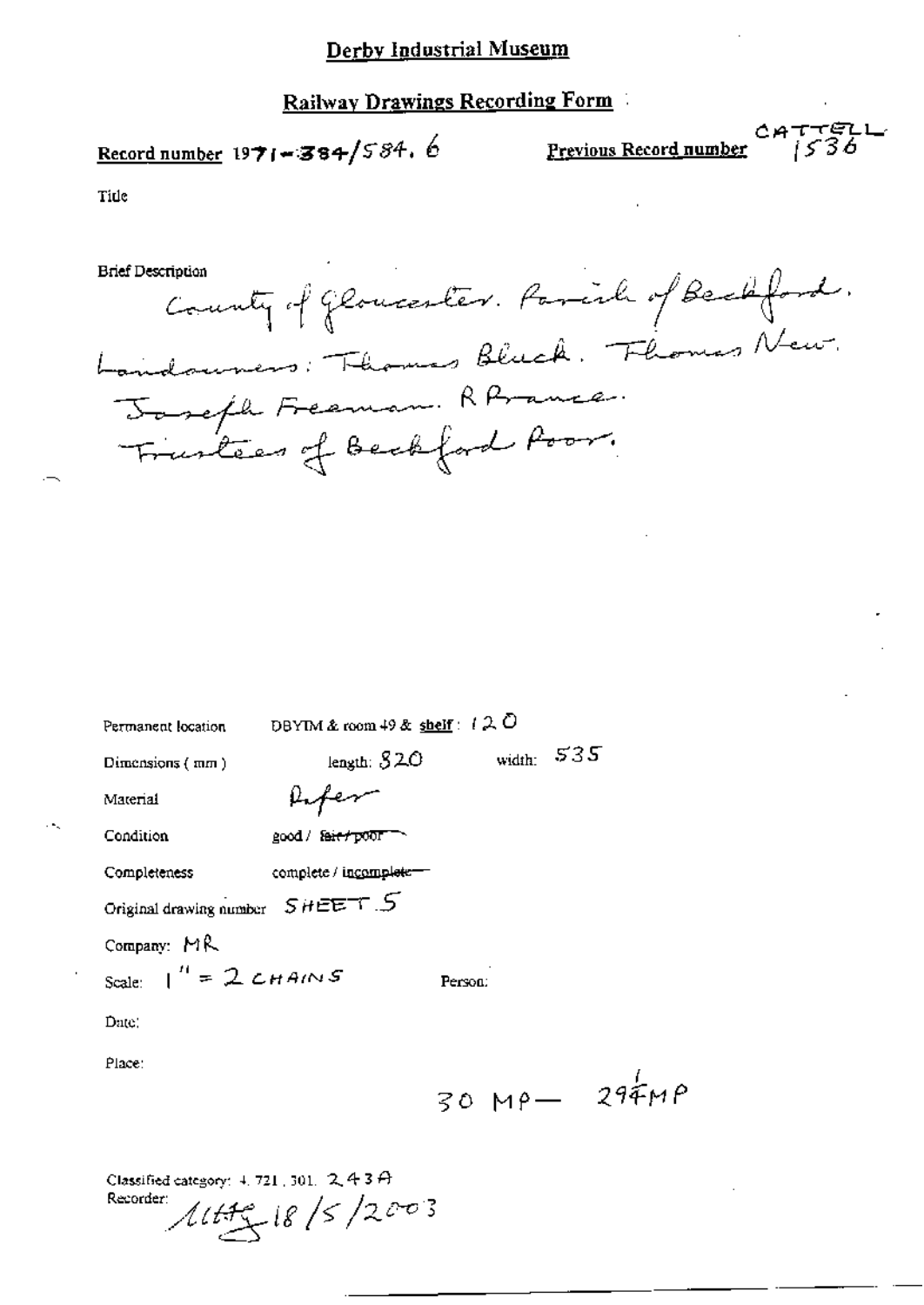### Railway Drawings Recording Form

# Record number  $1971 - 384/584.5$

**Previous Record number**  $\frac{CATTELL}{1536}$ 

мP

Title

**Brief Description** 

County of Gloucester. Parish of Ashchurch County of Warcester. Parish of Teddington) Landourners: Thtakeman. Robert Martin. Exclesionted Commissioners for England. T. Bluck.

| Permanent location                                      | DBYTM & room 49 & shelf: $120$ |                          |     |
|---------------------------------------------------------|--------------------------------|--------------------------|-----|
| Dimensions (mm)                                         | length: $S2C$                  | width:                   | 535 |
| Material                                                | <b>Hiper</b>                   |                          |     |
| Condition                                               | good / f <del>air / poor</del> |                          |     |
| Completeness                                            | complete / incomplete -        |                          |     |
| Original drawing number $S$ $H \in \mathbb{Z}$ $\top$ 4 |                                |                          |     |
| Company: MR                                             |                                |                          |     |
| Scale: $\int_0^{t} = 2 \cos A/N S$                      |                                | Person:                  |     |
| Date:                                                   |                                |                          |     |
| Place:                                                  |                                |                          |     |
|                                                         |                                | $30\frac{3}{4}M$ P $-30$ |     |
|                                                         |                                |                          |     |

Classified category:  $4, 721, 301, 2439$  $1449/15/8/2003$ Recorder: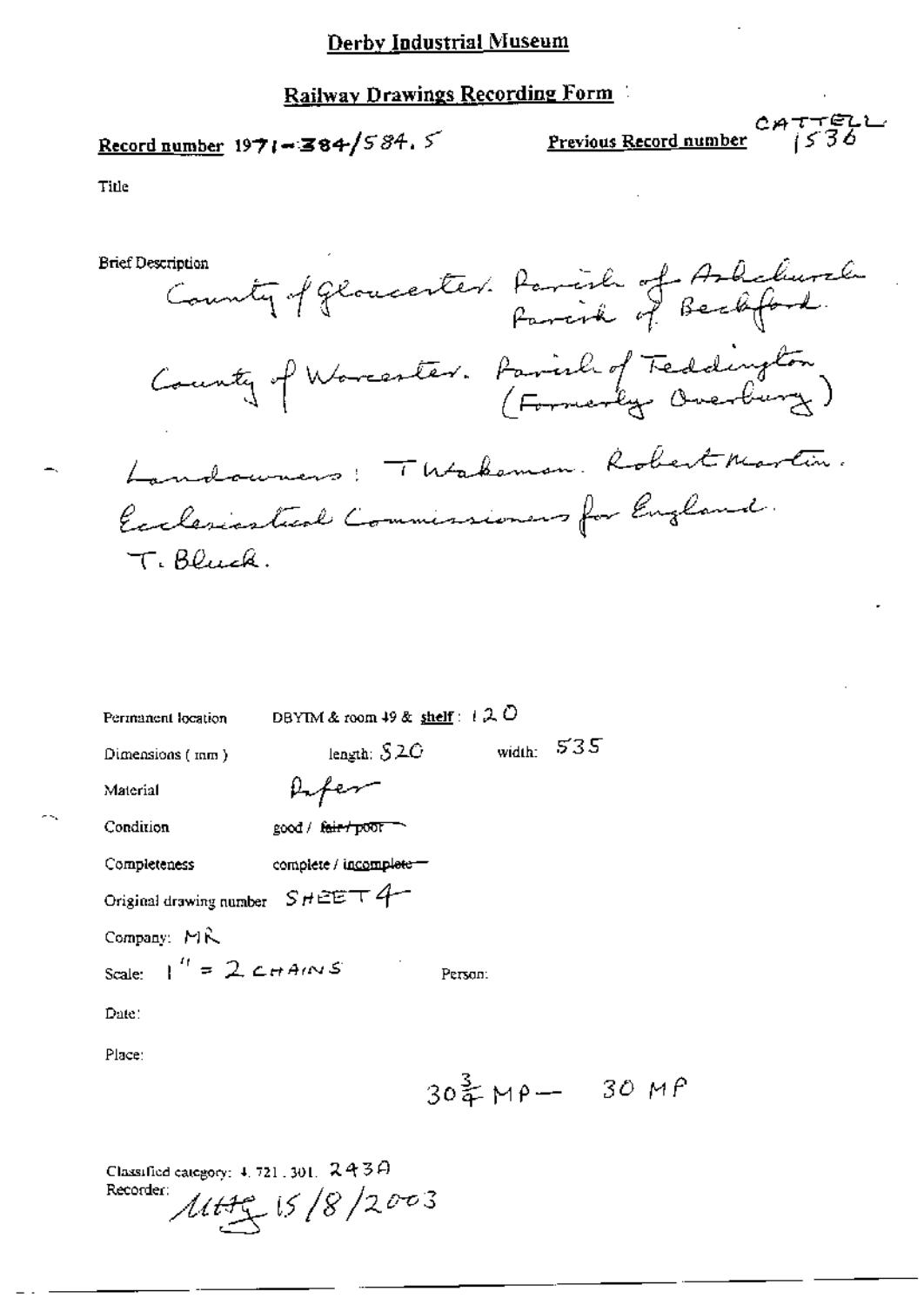Record number  $1971 - 384/584$ , 4

CATTELL<br>Previous Record number (536

Title

**Brief Description** 

County of Glomeonters Parish of Arbehurch.<br>Londowners Flintakeman. CA Yeend.<br>Rev CNWilliams PWfe.

| Permanent location                   | DBYIM & room 49 & shelf: $120$ |                 |              |  |
|--------------------------------------|--------------------------------|-----------------|--------------|--|
| Dimensions (mm)                      | length: $S2C$                  |                 | width: $535$ |  |
| Material                             | Lifer                          |                 |              |  |
| Condition                            | good / fair / poor             |                 |              |  |
| Completeness                         | complete / incomplete-         |                 |              |  |
| Original drawing number $S$ $HEET$ 3 |                                |                 |              |  |
| Company: $MR$                        |                                |                 |              |  |
| Scale: $\int_0^R = 2 \text{ cm} A/N$ |                                | Person:         |              |  |
| Date:                                |                                |                 |              |  |
| Place:                               |                                |                 |              |  |
|                                      |                                | $315MP - 307MP$ |              |  |
|                                      |                                |                 |              |  |

Classified category: 4, 721, 301,  $-2$ , 4-3  $A$  $14.45$  15/8/2003 Recorder: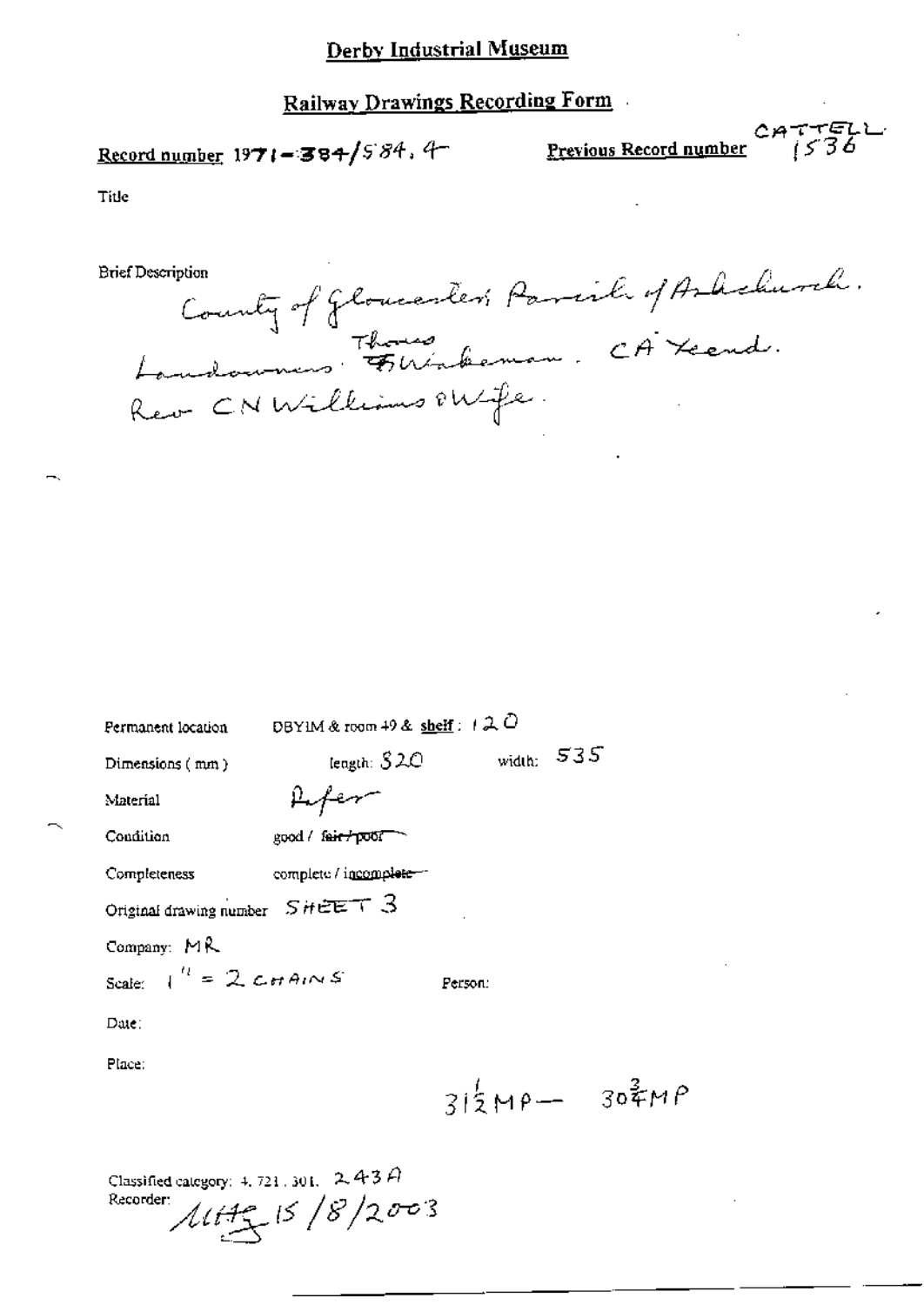# Railway Drawings Recording Form

Record number  $1971 - 384 / 584$ , 3

CATTELL<br>Previous Record number  $1536$ 

Tide

Brief Description County of Gloucaster. Parish of Arkehurch. Landowners TWLes. Ellen & FH Paget. Tractées of Breedom Almsboure Estate. HWalber.<br>Sarah Wilts, CAYcend, TWakeman.

| Permanent location                                    | DBYIM & room 49 & shelf: $120$ |                 |  |
|-------------------------------------------------------|--------------------------------|-----------------|--|
| Dimensions (mm)                                       | length: $320$                  | width: $535$    |  |
| Material                                              | <i>Vifer</i>                   |                 |  |
| Condition                                             | good / fair / poor             |                 |  |
| Completeness                                          | complete / incomplete          |                 |  |
| Original drawing number $SHEET$ 2                     |                                |                 |  |
| Company: MR                                           |                                |                 |  |
| Scale: $\int_{0}^{H} = 2 \text{ cm} A/N S$            |                                | Person:         |  |
| Date:                                                 |                                |                 |  |
| Place:                                                |                                |                 |  |
|                                                       |                                | $324MP - 314MP$ |  |
| Classified category: 4, 721, 301, $2.43$<br>Recorder: | 1449/8/2003                    |                 |  |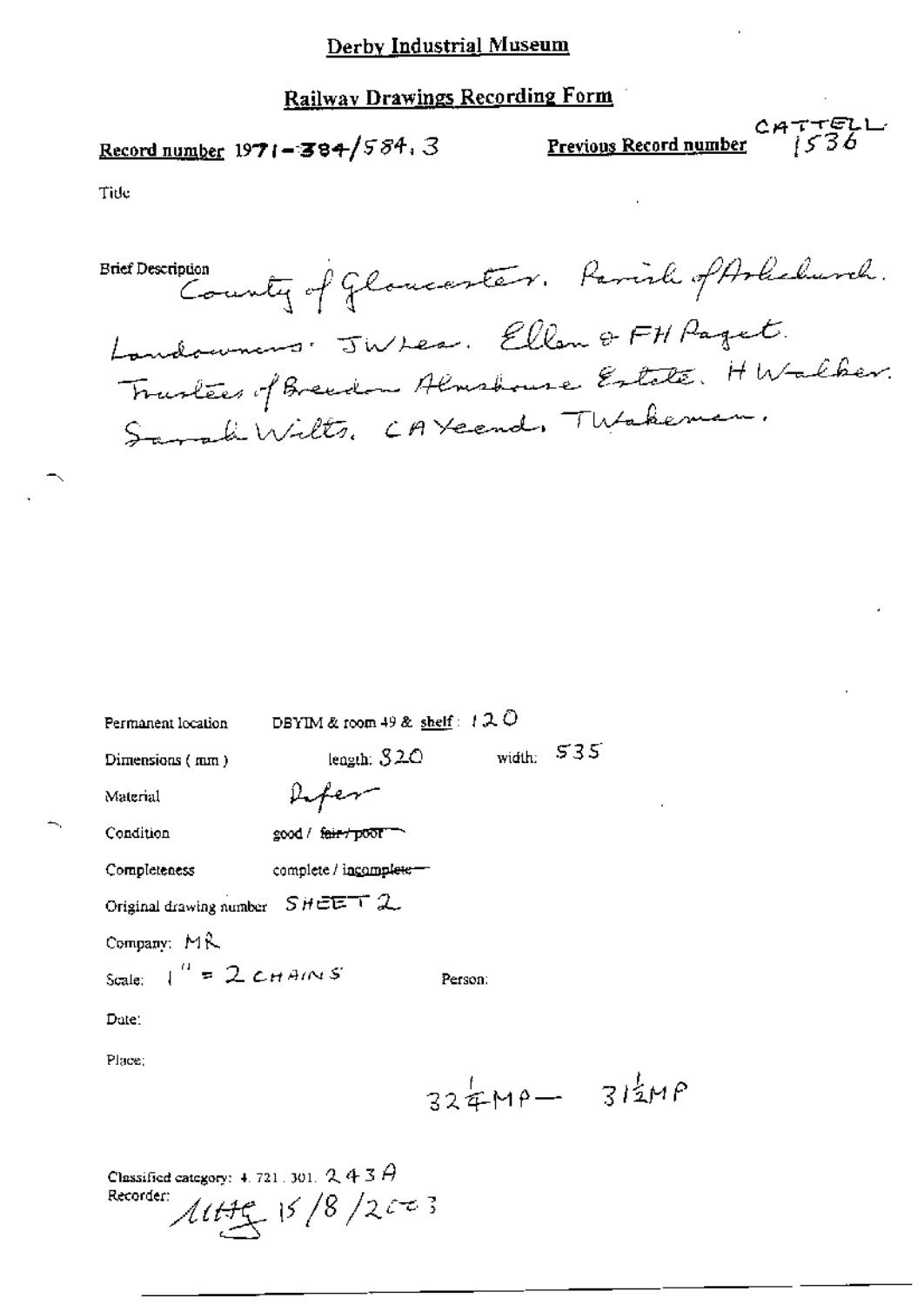#### Railway Drawings Recording Form

Record number  $2005 - 496/11$ 

Previous Record number

Title

 $L.M.S.R$ ASHCHURCH

**Brief Description** 

Comprehensive plan of signallity track comming all routes at Arhelinel station. Provender Stone & vidings shown between Teachesbury Jan & Birminglan line rooth of states.

| Permanent location              | DBYIM & room ## & shelf: { 2.3 |              |
|---------------------------------|--------------------------------|--------------|
| Dimensions (mm)                 | length: $1755$                 | width: $965$ |
| Material                        | Februar backed poper?          |              |
| Condition                       | good / fair / poor             |              |
| Completeness                    | complete / incomplete          |              |
| Original drawing number         |                                |              |
| Company: $LMSR$                 |                                |              |
| Scale: $\binom{n}{i}$ = 66 FEET | Person:                        |              |
| Dа(с)                           |                                |              |
| Place:                          |                                |              |
|                                 |                                |              |

Classified category: 4, 721, 301, 231A, 243A, 243B, 245A, 00 Recorder:

 $\mu w$  10/3/2006

ASHCHURCH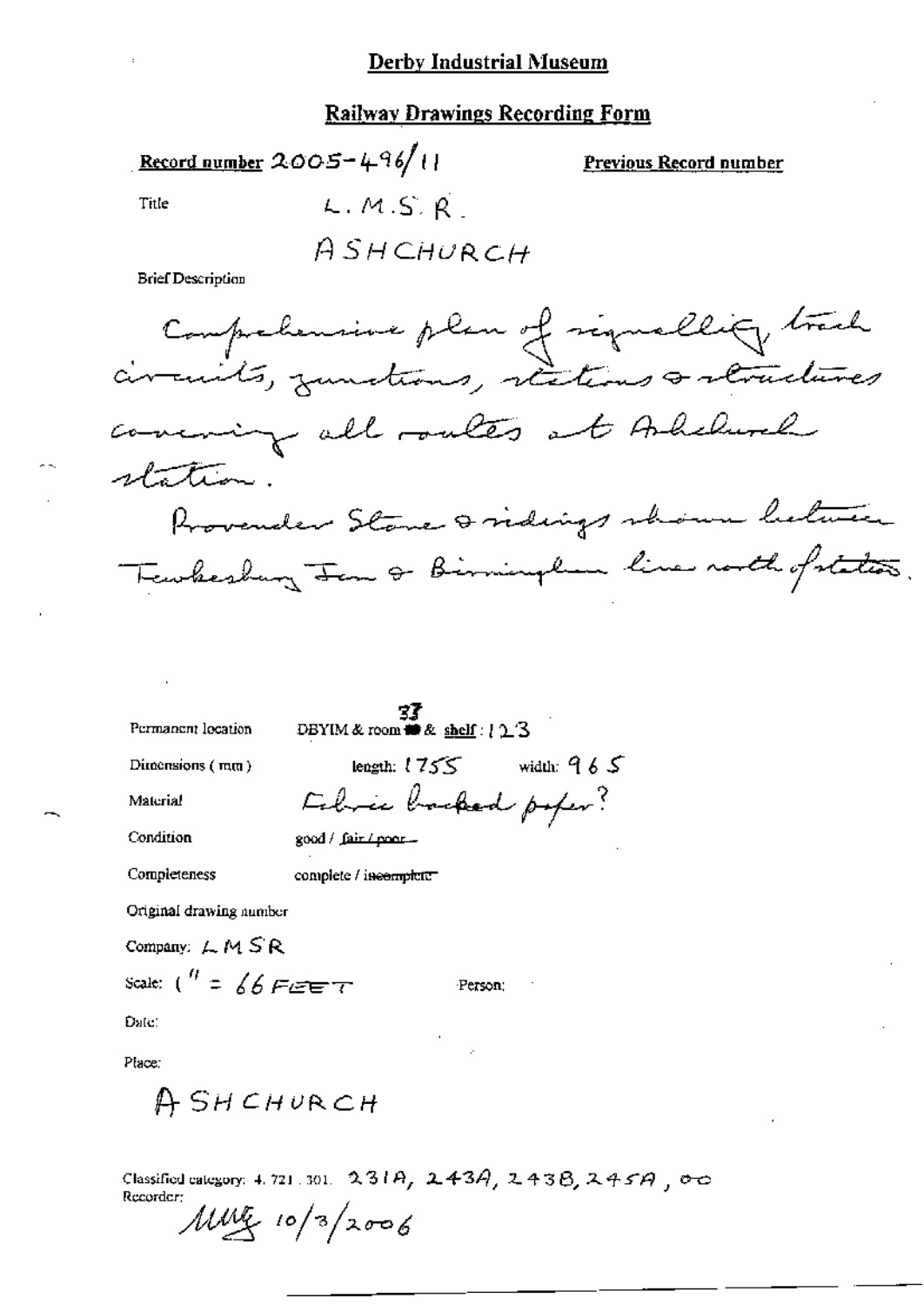Record number 1971 - 384/355

Previous Record number

CATTELL  $1015$ 

Title

 $M, R$ .

**Brief Description** 



Dimensions (mm)

Condition

Completeness

Material

Pofer on folice good / fair / poor

complete / incomplete

Original drawing number  $891/156$ 

Company: MR

Scale:  $i^{it} = 40$  pee T

Person:

Place:

Ashelmach

Date:  $1867 \text{ Mewel } 21$ .

Classified category: 4, 721, 304, 2, 31 A  $_1$  2 43 A  $_2$  2 4 3 B  $_2$  2. 45 A Recorder:  $44.44$   $12/7$   $2002$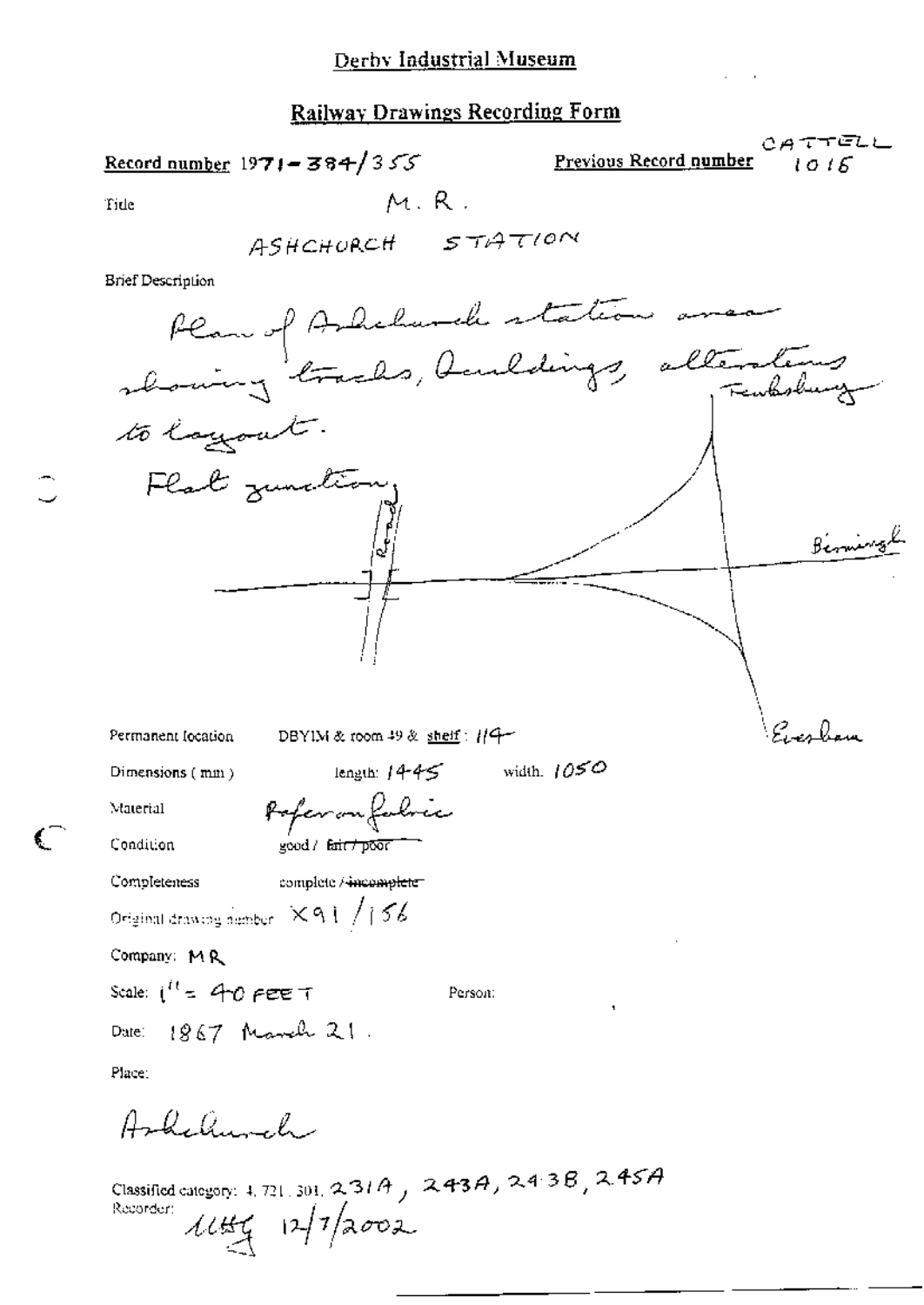#### **Railway Drawings Recording Form**

# Record number  $1971 - 384/584$ , 2

Previous Record number CATTELL

Title

County of Gloucester. Faminh of Ashebusch. **Brief Description** Landauners: Mrs Mary Edmunds. J. Pugh. Rev-Charles Williams. The Rector of the Parish of Ashaburch Jane Avenes. JWLea. Ashchurch Staten was of triangle & Birmingle Glaucenter route biningham  $\sqrt{a^2-4}$ Glomeenter DBYIM & room 49 & shelf :  $120$ Permanent location width:  $535$ length:  $820$ Dimensions (mm) **A**fer Material Condition good / fair / poor Completeness complete / incomplete-Original drawing number SHEET | Company: MR Scale:  $1'' = 2c_{HAI}$ Person: Date: Place:  $324MP - 324MP$ Askalurch tation

Classified category: 4, 721, 301, 23(A, 2438, 243A,  $1149518/2003$ Recorder: